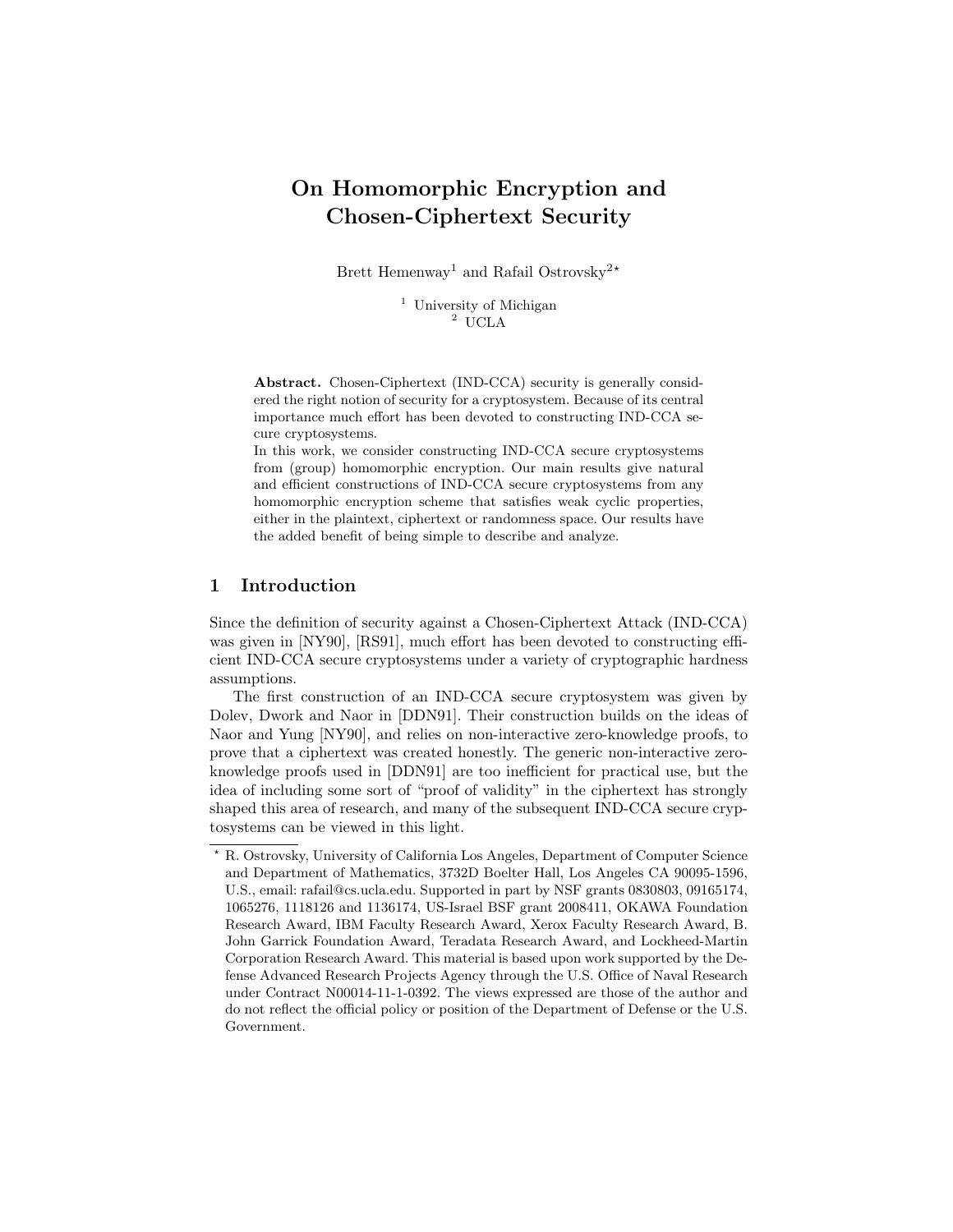The first IND-CCA secure cryptosystem efficient enough to be used in practice was given by Cramer and Shoup in [CS98], and the security of their construction rested on the Decisional Diffie-Hellman (DDH) assumption. Since then, there have many fairly efficient IND-CCA secure schemes proposed under a wide variety of cryptographic hardness assumptions.

Constructions based on the DDH assumption include those of [CS98],[CS02] and [PW08]. Recently, new constructions were given based on the Computational Diffie-Hellman (CDH) assumption [HJKS10], [CHK10]. IND-CCA secure cryptosystems based on the RSA assumption are given in [CHK10]. Schemes based on the Quadratic Residuosity (QR) assumption are given in [CS02]. IND-CCA secure cryptosystems based on lattice assumptions like Learning With Errors (LWE) are given in [PW08] and [Pei09]. In the pairing world, IND-CCA secure schemes can be based on the Bilinear Diffie-Hellman (BDH) assumption [CHK04],[BK05],[BCHK07], or the Decisional Linear (D-Lin) assumption [FGK+10]. Chosen-ciphertext secure cryptosystems have also been proposed based on the Syndrome Decoding problem [DMQN09], [FGK+10].

For a notion as fundamental as secure encryption, it is important to consider generic constructions as well as concrete instantiations, and in fact, many of the above constructions are best viewed as part of general frameworks for constructing IND-CCA secure encryption. In [DDN91], IND-CCA secure cryptosystems were built from any one-way trapdoor permutation. In [CS02], Cramer and Shoup gave a general construction based on universal hash proof systems, which can be viewed as an algebraic designated verifier proof system. In [CHK04],[BCHK07], Boneh, Canetti, Halevi and Katz gave a general framework for constructing IND-CCA secure encryption from any Identity-Based Encryption (IBE) scheme. In [PW08], Peikert and Waters created lossy trapdoor functions (LTDFs) as a method for constructing IND-CCA secure encryption. The notion of lossy trapdoor functions has since been relaxed to correlated product secure functions [RS09], and slightly lossy trapdoor functions [MY09], and both relaxations were shown to still be sufficient to construct IND-CCA secure encryption.

These frameworks provide many different constructions of IND-CCA secure encryption, and help to locate IND-CCA secure encryption in the cryptographic landscape. Despite their utility, these frameworks all rely on fairly complicated underlying primitives, and the search continues for the simplest primitive that can be shown to imply IND-CCA secure encryption. Perhaps the simplest primitive that could imply IND-CCA secure encryption is IND-CPA secure encryption. This, however, is widely believed to be false, and the results of Gertner, Malkin and Myers [GMM07] give partial results towards the impossibility of such a construction.

It is natural, then, to examine what additional properties of an IND-CPA secure cryptosystem are sufficient to construct an IND-CCA secure cryptosystem. One natural property, is that the IND-CPA secure cryptosystem supports a group operation on the plaintext. Such cryptosystems are called homomorphic. Indeed, one of the main open questions concerning homomorphic encryption is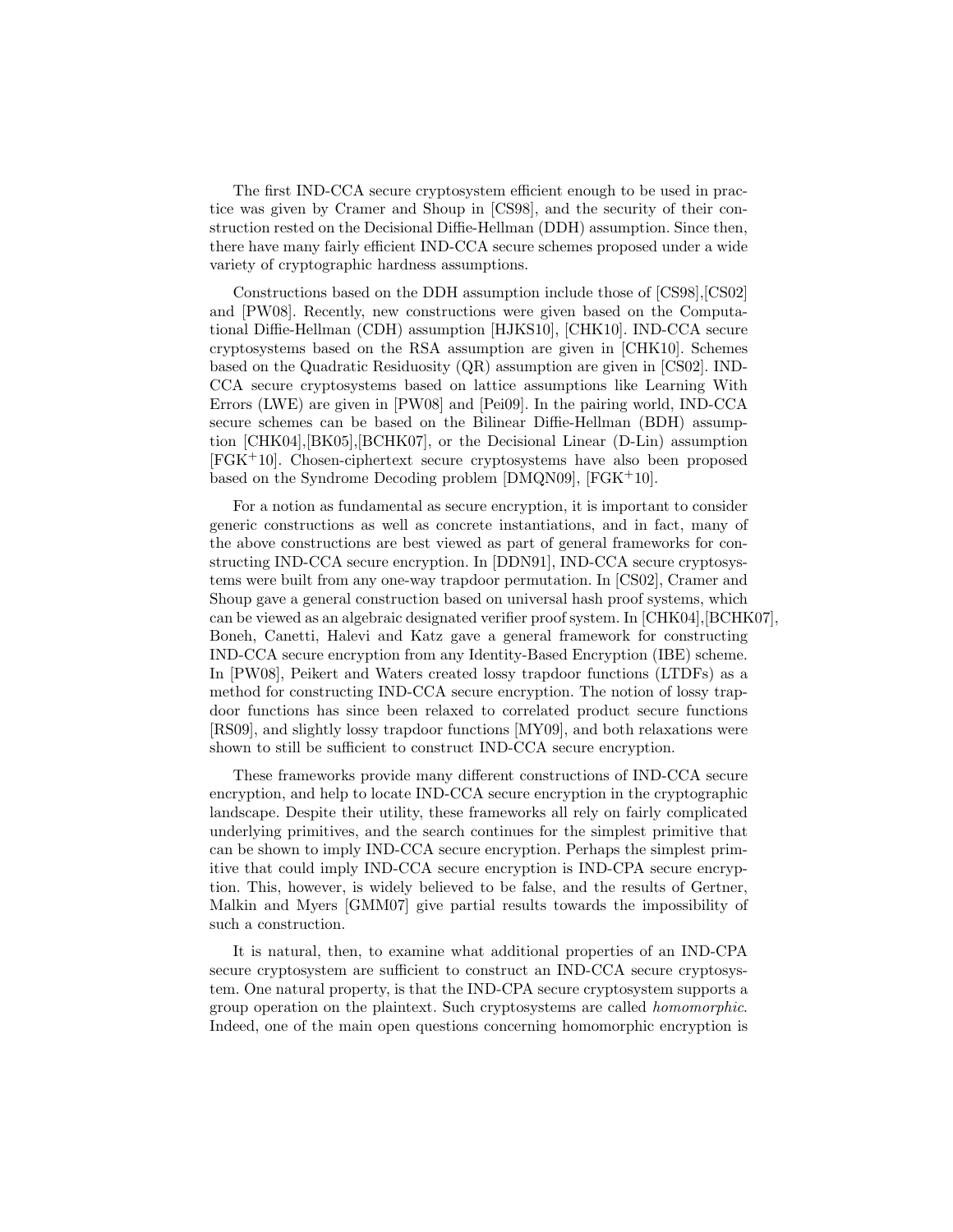whether homomorphic encryption implies IND-CCA encryption, and this question has attracted much attention over the years.

In this work, we will call an encryption scheme homomorphic if the plaintexts form a group, the ciphertexts form a group, and  $E(pk, m_1, r_1) \cdot E(pk, m_2, r_2) =$  $E(pk, m_1+m_2, r^*)$ . Unless explicitly stated, we will not assume that  $r^* = r_1+r_2$ , schemes that satisfy this additional property are said to be homomorphic over their randomness.<sup>3</sup> Here we have written the group operation on the ciphertexts multiplicatively and the group operations on the plaintexts additively. This is simply a convention, but it is a natural one since it corresponds to the usual method of writing the groups corresponding to Goldwasser-Micali [GM84], Paillier [Pai99], and (additive) El-Gamal [Gam85]. We do not require our encryption schemes to be *fully homomorphic*, as constructed in the breakthrough work of Gentry [Gen09].

The consequences of the existence of homomorphic encryption have been well studied, and many exciting results are known. Homomorphic encryption has been show to imply Private Information Retrieval (PIR) [KO97],[Man98],[IKO05]. Since PIR implies Collision Resistant Hash Functions [IKO05], Oblivious Transfer [CMO00], and lossy encryption [HLOV11], we immediately have constructions of any of these primitives based on any homomorphic encryption. The work of [AKP10] provides a clean abstraction of homomorphic encryption and a discussion of homomorphic encryption and its relations to IND-CCA1 security.

It remains an important open question whether homomorphic encryption implies IND-CCA secure cryptosystems, and in this work we present steps towards closing the gap.

#### 1.1 Previous Work

Chosen-ciphertext security was introduced by Rackoff and Simon in [RS91], and the first cryptosystem provably secure in this model was given in [DDN91], extending the work of [NY90]. Since that time, there has been a vast amount of work done on the topic of IND-CCA secure encryption.

Our work draws most from the works of Cramer and Shoup on universal hash proof systems [CS02], and Peikert and Waters on lossy trapdoor functions [PW08], and we briefly highlight some key ideas of their constructions below.

The first practical IND-CCA secure cryptosystem was given by Cramer and Shoup in [CS98]. In [CS02], Cramer and Shoup created Universal Hash Proof systems, generalizing their work in [CS98], and providing a framework for creating IND-CCA secure encryption. In [CS02], Cramer and Shoup defined a natural algebraic object called a Diverse Group System, and showed that diverse group systems imply universal hash proof systems, and diverse group systems are implied by many natural cryptographic hardness assumptions that occur in groups. The algebraic nature of diverse group systems suggests a possible connection

<sup>&</sup>lt;sup>3</sup> Notice that our definition of homomorphic encryption implies that the randomness space forms a group, since the randomness space is isomorphic to the subgroup of encryptions of 0.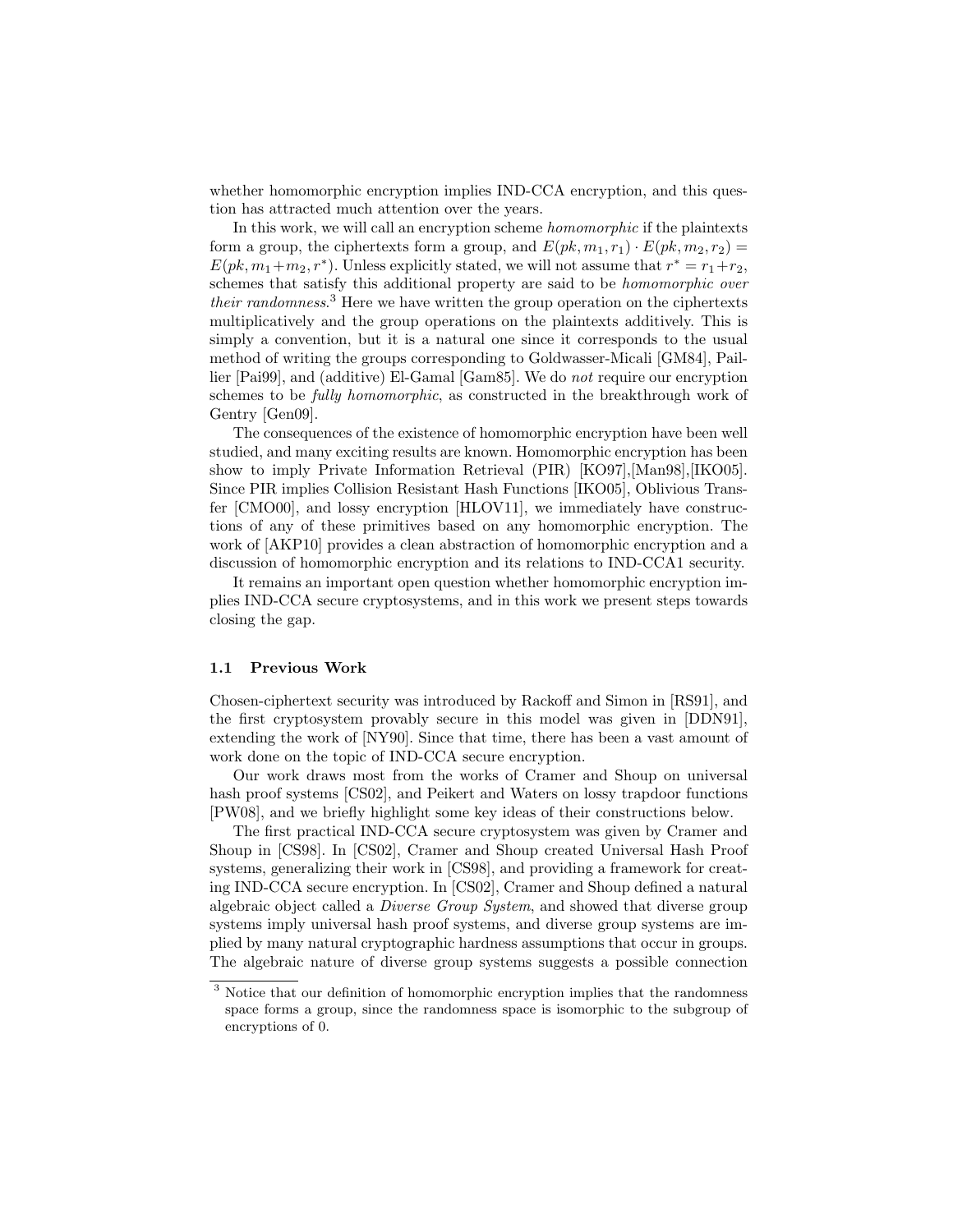between homomorphic encryption and IND-CCA secure encryption, and in this work we explore this connection.

A different framework for constructing IND-CCA secure cryptosystems was proposed by Peikert and Waters in [PW08]. In their work, Peikert and Waters defined Lossy Trapdoor Functions (LTDFs), and showed that LTDFs imply IND-CCA secure cryptosystems. Roughly, a lossy trapdoor function, is a function that can operate in one of two computationally indistinguishable modes. In injective mode, it is injective and has a trapdoor. In "lossy" mode, the function statistically loses information about its input. In [PW08], Peikert and Waters leveraged the homomorphic properties of the El-Gamal cryptosystem and the Regev [Reg05] cryptosystem to create LTDFs based on the DDH and LWE assumptions. At the highest level, their construction proceeds as follows. The description of an LTDF in injective mode is simply the encryption of the identity matrix using some underlying homomorphic cryptosystem, and the description of an LTDF in lossy mode is the encryption of the zero matrix. To evaluate a function on an input  $x$ , viewed as a bit vector, we compute the matrix product of the ciphertext matrix with the input vector. By the homomorphic properties of the underlying cryptosystem, this results in either a ciphertext vector encrypting x, or a ciphertext vector encrypting the zero vector. It is easy to see that the IND-CPA security of the underlying cryptosystem implies that the injective and lossy modes are indistinguishable, and the decryption algorithm provides a trapdoor in injective mode. The difficulty is in showing that the lossy mode statistically loses information about its input. Let us examine this further. The output of a lossy function is the encryption of the zero vector, so it is clear that the underlying plaintexts are statistically independent of the input  $x$  (since they are all 0). It is, however, unclear whether the randomness of the ciphertexts statistically encodes the vector  $x$ . The constructions of LTDFs given by Peikert and Waters, modify the underlying homomorphic cryptosystems to ensure that the randomness of the resulting ciphertext vector does not leak too much information about the input  $x$ .

Both the works of [CS02] and [PW08] give an indication of the connection between homomorphic encryption and IND-CCA secure encryption, but despite significant effort, no one has, as yet, been able to bridge the gap.

In this work, we show that if we have a homomorphic cryptosystem with some natural cyclic structure, we immediately have IND-CCA secure encryption.

#### 1.2 Our Contributions

In this work, we consider the problem of constructing an IND-CCA secure cryptosystem from homomorphic encryption schemes. By a homomorphic encryption scheme, we mean an IND-CPA secure cryptosystem, for which the plaintext space forms a group, the ciphertext space forms a group, and the group operation on ciphertexts induces a group operation on plaintexts. Cryptosystems of this type arise naturally, e.g. [Gam85,GM84,Pai99,Ben94,OU98,NS98,DJ01,BGN05].

It has been a long standing open question whether an IND-CCA secure cryptosystem can be constructed from any homomorphic encryption scheme. In this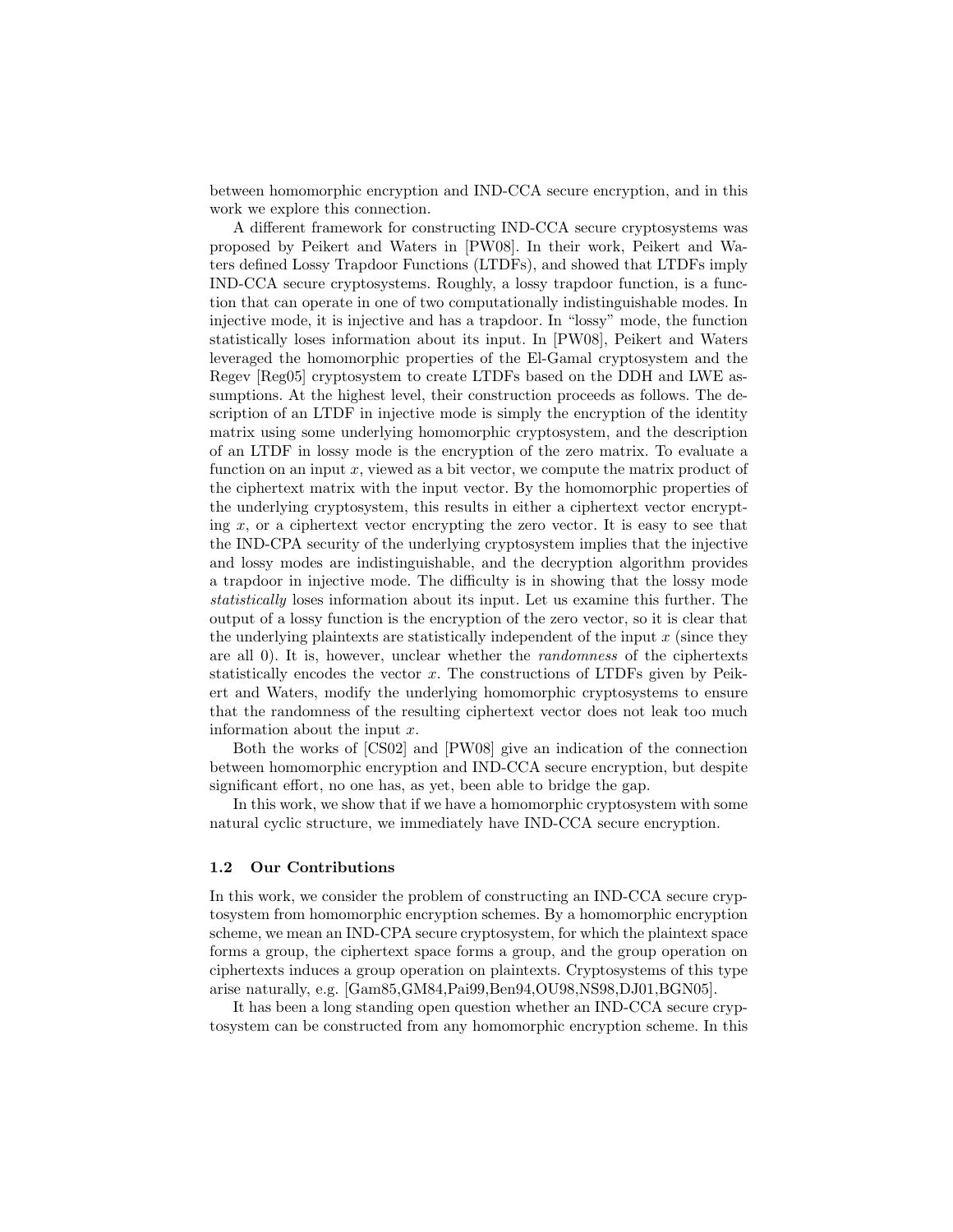work, we give a number of simple properties for a homomorphic encryption scheme, any one of which allows us to construct an IND-CCA secure cryptosystem.

Our results can be summarized as follows:

Lemma (Lemma 1 (informal)). If there exists a homomorphic encryption with cyclic plaintext group X, and randomness space R, such that  $|X| > |R|$ , then there exist lossy trapdoor functions.

Corollary (Corollary 1 (informal)). If there exists a homomorphic encryption with cyclic ciphertext space, with plaintext group  $X$ , and randomness space R, such that  $|X| > |R|$ , then there exist lossy trapdoor functions.

Theorem (Main Theorem (informal)). If there exists a homomorphic encryption with cyclic ciphertext space, then there exist universal hash proof systems, and hence IND-CCA secure encryption.

# 2 Preliminaries

## 2.1 Notation

If  $f: X \to Y$  is a function, for any  $Z \subset X$ , we let  $f(Z) = \{f(x) : x \in Z\}$ . For example, if E is an encryption algorithm  $E(pk, x, R) = \{E(pk, x, r) : r \in R\}$ , is the set of all encryptions of x. Similarly,  $E(pk, X, R) = \{E(pk, x, r) : x \in X, r \in$  $R$  is the ciphertext space of E. If G is a group, and  $g_1, \ldots, g_d$  are elements of G, then we use the notation  $\langle g_1, \ldots, g_d \rangle$  to denote the subgroup of G generated by  $g_1, \ldots, g_d$ .

If A is a PPT machine, then we use  $a \leftarrow A$  to denote running the machine A and obtaining an output, where a is distributed according to the internal randomness of A. If R is a set, and no distribution is specified, we use  $r \leftarrow R$  to denote sampling uniformly from the uniform distribution on R.

If X and Y are families of distributions indexed by a security parameter  $\lambda$ , we say that X is statistically close to Y, (written  $X \approx_s Y$ ) to mean that for all polynomials p and sufficiently large  $\lambda$ , we have  $\sum_{x} |\Pr[X = x] - \Pr[Y = x]|$  $\frac{1}{p(\lambda)}$ .

We say that X and Y are computationally close (written  $X \approx_c Y$ ) to mean that for all PPT adversaries  $A$ , for all polynomials  $p$ , and for all sufficiently large  $\lambda$ , we have  $|\Pr[A^X = 1] - \Pr[A^Y = 1]| < 1/p(\lambda)$ .

## 2.2 Homomorphic Encryption

A public key cryptosystem given by algorithms  $(G, E, D)$  is called *homomorphic* if

- The plaintext space forms a group X (written with group operation  $+)$ .
- $-$  The ciphertexts are members of a group Y.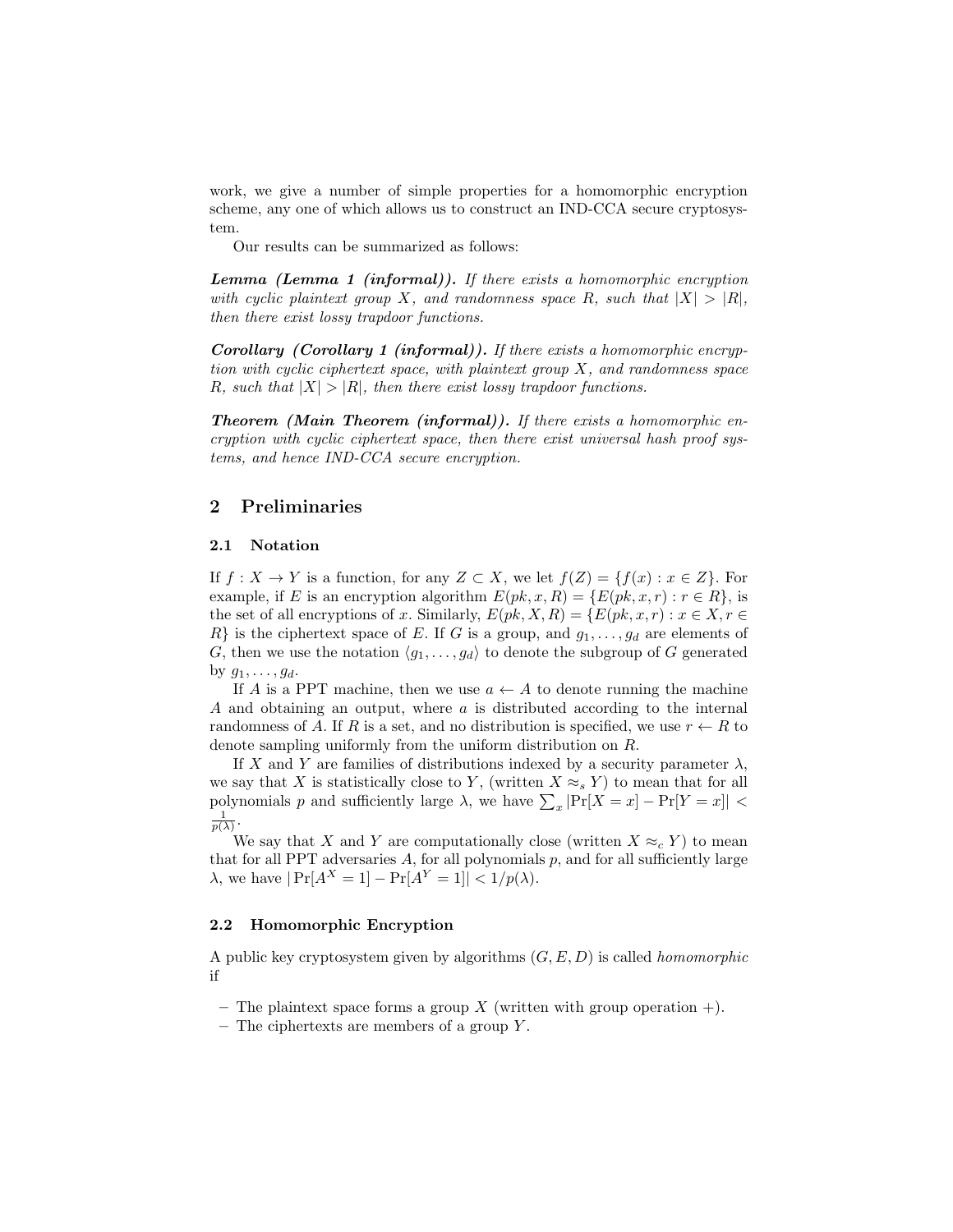– For all  $x_0, x_1 \in X$ , and for all  $r_0, r_1$  in the randomness space R, there exists an  $r^* \in R$  such that

$$
E(pk, x_0 + x_1, r^*) = E(pk, x_0, r_0)E(pk, x_1, r_1).
$$

Notice that we do not assume that the encryption is also homomorphic over the randomness, as is the case of most homomorphic encryption schemes, e.g. El-Gamal, Paillier, and Goldwasser-Micali. We also do not assume that the image  $E(pk, X, R)$  is the whole group Y, only that  $E(pk, X, R) \subset Y$ . Since the homomorphic property implies closure, we have that  $E(pk, X, R)$  is a semi-group.<sup>4</sup> Notice also, that while it is common to use the word "homomorphic" to describe the cryptosystem, encryption is not a homomorphism in the mathematical sense (although decryption is).

We now show some basic properties from all homomorphic encryption schemes. These facts are commonly used but, since our definition is weaker than the (implicit) definitions of homomorphic encryption that appear in the literature, it is important to note that they hold under this definition as well.

- $E(pk, X, R)$  is a group.
- $E(pk, 0, R)$  is a subgroup of  $E(pk, X, R)$ .
- For all  $x \in X$ ,  $E(pk, x, R)$  is the coset  $E(pk, x, r)E(pk, 0, R)$ .
- For all  $x_0, x_1 \in X$ ,  $|E(pk, x_0, R)| = |E(pk, x_1, R)|$ .
- If y is chosen uniformly from  $E(pk, 0, R)$ , then  $yE(pk, x, r)$  is uniform in  $E(pk, x, R)$ .
- $E(pk, X, R)$  is such that  $E(pk, X, R) \simeq X \times E(pk, 0, R)$  and decryption is the homomorphism

$$
E(pk, X, R) \rightarrow E(pk, X, R)/E(pk, 0, R) \simeq X.
$$

– If y is chosen uniformly from  $E(pk, 0, R)$ , then for any  $x \in X$ ,  $yE(pk, x, r)$ is uniformly distributed in  $E(pk, X, R)$ . This follows because the map

$$
f: E(pk, 0, R) \to E(pk, X, R)
$$

$$
y \mapsto yE(pk, x, r)
$$

is an injection because the group element  $E(pk, x, r)$  has an inverse in Y (we do not need to assume that the inverse is a valid ciphertext). Thus by counting, we see that  $f$  is in fact a bijection. Hence if  $y$  is uniformly distributed, so is  $f(y)$ .

We call a public key cryptosystem a *homomorphic public key encryption* scheme, if it is IND-CPA secure and homomorphic.

<sup>4</sup> A semi-group satisfies the axioms of a group but is not guaranteed to have an identity element or inverses.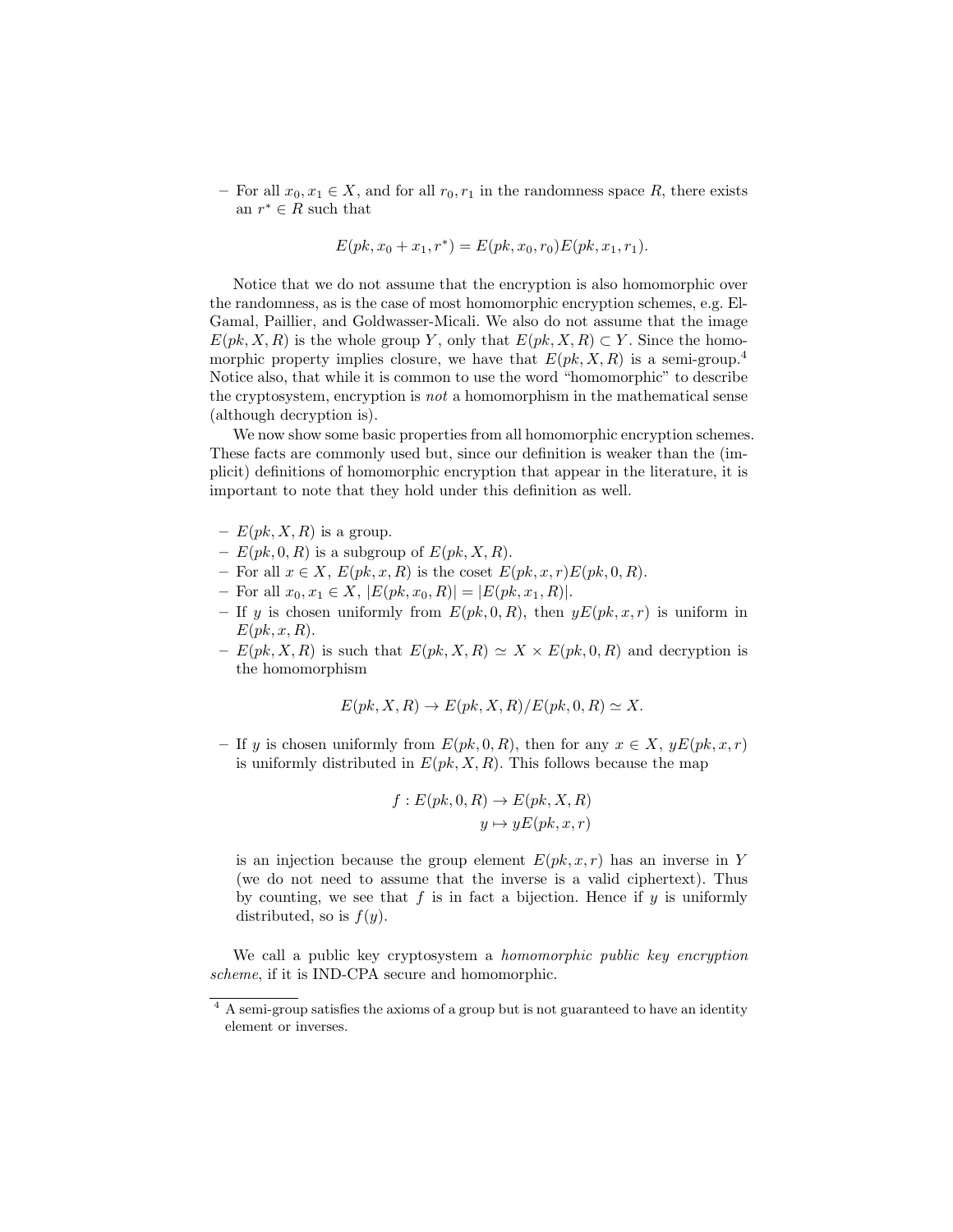#### 2.3 Diverse Group Systems

In [CS02], Cramer and Shoup defined diverse group systems and used them as a foundation for all their constructions of Universal Hash Proof Systems. We review these definitions here.

Let  $Z, L, \Pi$  be finite abelian groups written additively, with  $L \subseteq Z$ . Let  $Hom(Z, \Pi)$  be the group of homomorphisms,  $\phi : Z \to \Pi$ . This is also clearly an abelian group under the operation  $(\phi_1 + \phi_2)(x) = \phi_1(x) + \phi_2(x)$ .

**Definition 1 (Group System).** Let Z, L,  $\Pi$  be finite abelian groups with  $L \subsetneq$ Z. Let  $\mathbf{H} \subset \text{Hom}(Z, \Pi)$ . We call

$$
\mathbf{G} = (\mathbf{H}, Z, L, \Pi),
$$

a group system.

**Definition 2** (Diverse Group System). We call a group system  $G = (H, Z, L, \Pi)$ diverse if for all  $z \in Z \setminus L$ , there exists  $\phi \in \mathbf{H}$  such that  $\phi(\ell) = 0$  for all  $\ell \in L$ , but  $\phi(z) \neq 0$ .

In [CS02] Cramer and Shoup show a natural method for constructing Universal Hash Proof Systems from Diverse Group Systems.

Definition 3 (Hash Proof System Associated to a Diverse Group System). Let  $G = (H, Z, L, \Pi)$  be a diverse group system, and let  $g_1, \ldots, g_d \in L$  be a set of generators for L. We define the associated Hash Proof system  $UHP =$  $(H, K, Z, L, \Pi, S, \alpha),$ 

- For uniformly chosen  $k \in K$ ,  $H_k$  is uniform on **H**. Without loss of generality, we may assume  $K = H$ , and  $k = \phi \in H$ . We maintain Universal Hash Proof notation to emphasize that  $H_k(\cdot)$  that someone who can calculate  $H_k(\cdot)$  on elements of L may not know the underlying homomorphism  $\phi$ .
- $S = \Pi^d$ , and

$$
\alpha: K \to S
$$
  

$$
k \mapsto (H_k(g_1), \dots, H_k(g_d)).
$$

#### 2.4 Lossy Trapdoor Functions

We briefly review the notion of Lossy Trapdoor Functions (LTDFs) as described in [PW08].

Intuitively, a family of Lossy Trapdoor Functions is a family of functions which have two modes, injective mode, which has a trapdoor, and lossy mode which is guaranteed to have a small image size. In particular, the preimage of any element in the image will have a large size. Formally we have:

Definition 4 (Lossy Trapdoor Functions). A tuple  $(S_{\text{tdf}}, F_{\text{tdf}}, F_{\text{tdf}}^{-1})$  of PPT algorithms is called a family of  $(n, k)$ -Lossy Trapdoor Functions if the following properties hold: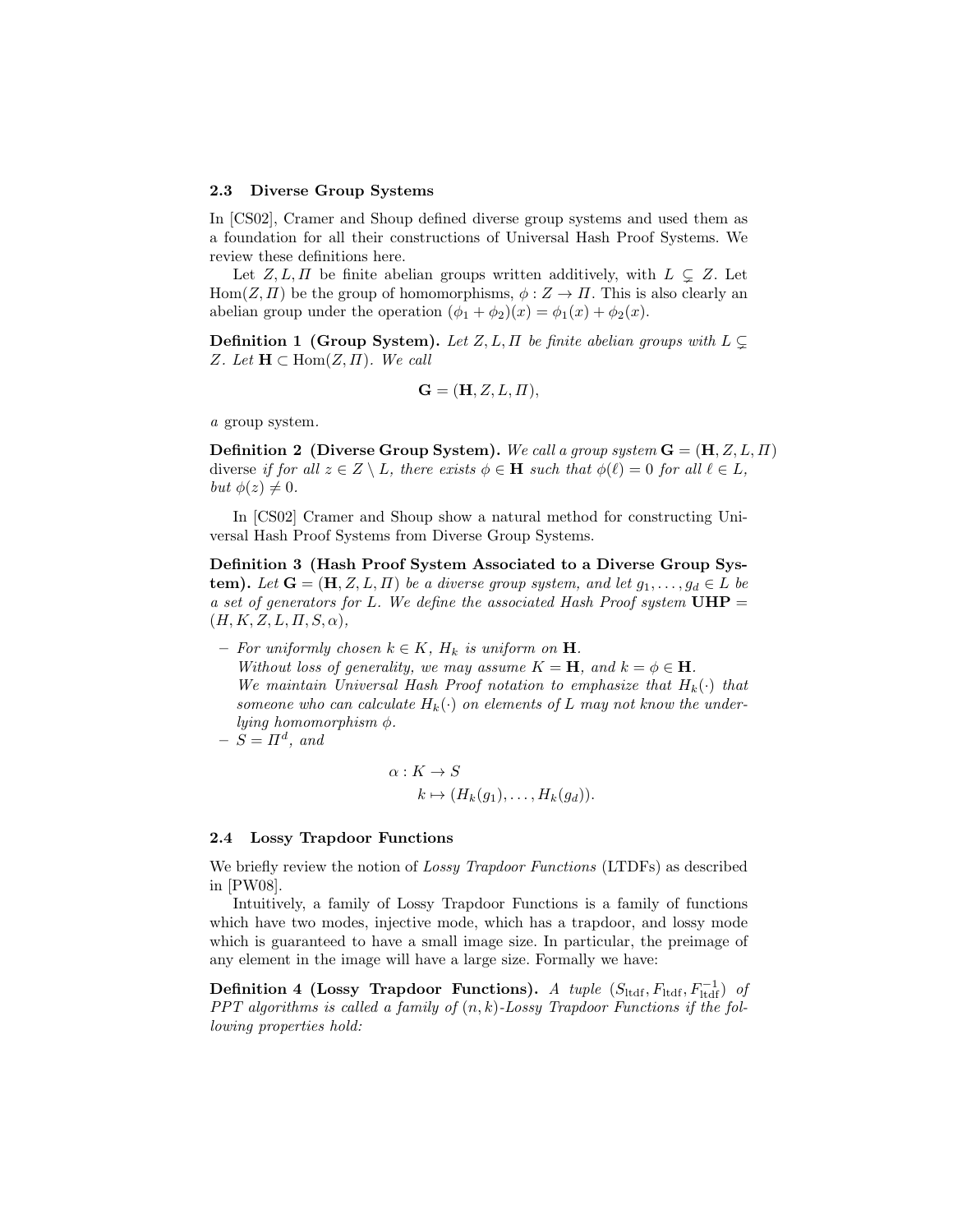- **Sampling Injective Functions:**  $S_{\text{ltdf}}(1^{\lambda}, 1)$  outputs s, t where s is a function index, and t its trapdoor. We require that  $F_{\text{ltdf}}(s, \cdot)$  is an injective deterministic function on  $\{0,1\}^n$ , and  $F_{\text{tdf}}^{-1}(t, F_{\text{tdf}}(s, x)) = x$  for all x.
- **Sampling Lossy Functions:**  $S_{\text{ltdf}}(1^{\lambda},0)$  outputs  $(s, \perp)$  where s is a function index and  $F_{\text{ltdf}}(s, \cdot)$  is a function on  $\{0, 1\}^n$ , where the image of  $F_{\text{ltdf}}(s, \cdot)$ has size at most  $2^{n-k}$ .
- Indistinguishability: The first outputs of  $S_{\text{ltdf}}(1^{\lambda},0)$  and  $S_{\text{ltdf}}(1^{\lambda},1)$  are computationally indistinguishable.

## 3 Implications of Homomorphic Encryption

Much effort has been devoted studying the implications of homomorphic encryption, and many results are now known. It is known that homomorphic encryption implies Private Information Retrieval (PIR) [KO97],[Man98],[IKO05], and since PIR implies Collision Resistant Hash Functions [IKO05], Oblivious Transfer [CMO00], and lossy encryption [HLOV11], we immediately have constructions of these primitives based on any homomorphic encryption. It remains open, however, whether homomorphic encryption implies IND-CCA secure cryptosystems.

Our main contributions are a step towards resolving this long-standing open question.

## 3.1 Constructing Lossy Trapdoor Functions

As in Section 2.2, throughout the following section, let  $(G, E, D)$  be a homomorphic encryption with plaintext group  $X$ , and randomness space  $R$ . We write the group operation on X additively and the group operation on ciphertexts multiplicatively.

We begin by attempting to generalize the construction of lossy trapdoor functions from the Damgård-Jurik cryptosystem given by [BFOR08], [RS08] and  $[FGK+10]$ .

- **Sampling Injective Functions:**  $S_{\text{ltdf}}(1^{\lambda}, 1)$ , runs  $(pk, sk) \leftarrow G(1^{\lambda})$ , and chooses  $r \leftarrow R$ , and sets  $e = E(pk, 1, r)$ . The function index  $s = (pk, e)$ , and the trapdoor  $t = sk$ .
- Sampling Lossy Functions:  $S_{\text{ltdf}}(1^{\lambda},0)$ , runs  $(pk, sk) \leftarrow G(1^{\lambda})$ , and chooses  $r \leftarrow R$ , and sets  $e = E(pk, 0, r)$ . The function index  $s = (pk, e)$ , and the trapdoor  $t = \perp$ .
- **Evaluation:** Given  $s = e$  and an input  $a \in \{0, 1, \ldots, B 1\},\$

 $F_{\text{ltdf}}(s, a) = e^a$ 

- **Inversion:** Given  $t = sk$ , and a value c, set  $a = D(sk, c)$ .

Fig. 1: Generalizing the DCR-based LTDFs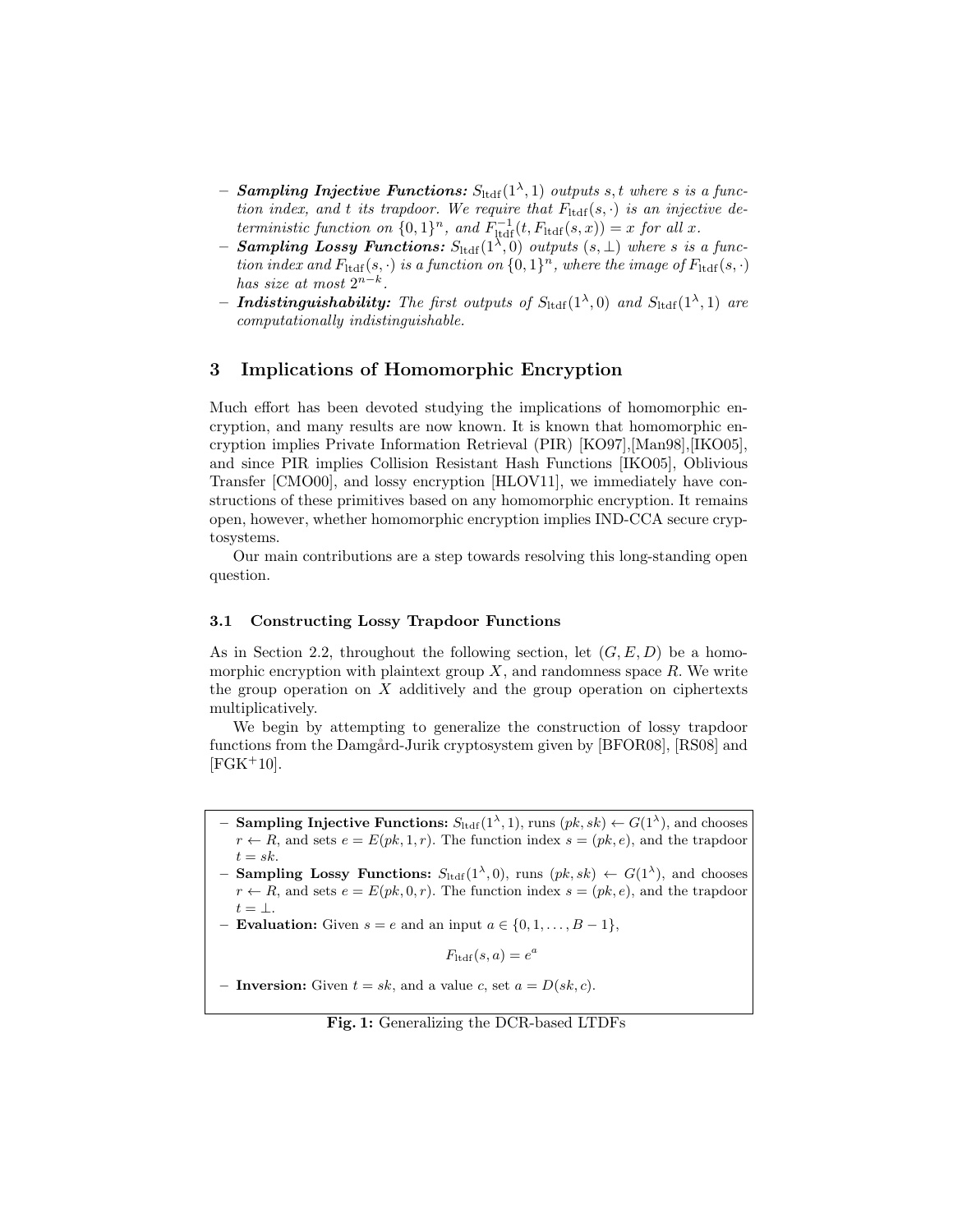**Lemma 1.** Let  $(G, E, D)$  be a homomorphic encryption such that the plaintext group X is cyclic, with  $|X| \geq B > |R|$ , for some publicly known bound  $B \in \mathbb{Z}$ , then the construction given in Figure 1 is a family of lossy trapdoor functions.

Proof. Note that the homomorphic property of the cryptosystem ensures that the product of two ciphertexts can be computed efficiently, so  $e^a$  can be computed efficiently using the square-and-multiply algorithm. Correctness of inversion follows immediately from the correctness of decryption. The indistinguishability of modes follows immediately from the IND-CPA security of  $(G, E, D)$ . It remains only to consider the lossiness of the lossy mode.

The output of the function in lossy mode is  $F_{\text{ltdf}}(s, a) = e^a$ , where  $e =$  $E(pk, 0, r)$ , thus  $F_{\text{ltdf}}(s, a)$  is a valid encryption of 0, i.e.  $F_{\text{ltdf}}(s, a) \in E(pk, 0, R)$ . Since the size of  $|E(pk, 0, R)| \leq |R|$ , and there are B choices for a, with  $B > |R|$ , the function is lossy. It is clear as well that as the ratio of B to  $|R|$  grows, the functions become more lossy. If the size of  $X$  is efficiently computable, then it is natural to take  $B = |X|$ .

Lemma 1 has an immediate corollary, that if we assume instead that the ciphertext space is cyclic, we obtain the same result.

**Corollary 1.** If  $(G, E, D)$  is a homomorphic encryption such that the group  $E(pk, X, R)$  is cyclic with  $|X| > |R|$ , then the construction in Lemma 1 is a family of lossy trapdoor functions.

*Proof.* The decryption algorithm provides an isomorphism between  $E(pk, X, R)/E(pk, 0, R)$ and  $X$ , and since the quotient group of a cyclic group is cyclic, we conclude that X must be cyclic, and the result follows from Lemma 1.

The construction outline in Figure 1 leaves much to be desired, the three primary drawbacks are:

- 1. This construction requires a known public bound B, separating the size of the plaintext and randomness spaces. This condition seems extremely mild, however, since the definition of IND-CPA security requires the plaintext space be efficiently samplable, and the group is cyclic.
- 2. The requirement that the messages be longer than the randomness in Lemma 1 is rather strong. In fact, the Damgård-Jurik cryptosystem is the only homomorphic cryptosystem known to have this property.<sup>5</sup> In the next section, we show how to remove this restriction on the size of the plaintext space.
- 3. Decryption involves a somewhat more subtle difficulty. A careful look at the functions in Lemma 1 shows that the input is  $a \in \{0, \ldots, B-1\}$ , yet the trapdoor reveals  $1 \cdot a \in X$ . If  $a \in \mathbb{Z}$  can be recovered from  $1 \cdot a \in X$  (i.e. the Discrete Log Problem is easy in  $X^6$ ), this will not be an issue.

<sup>&</sup>lt;sup>5</sup> It is trivial to construct non-homomorphic cryptosystems that have this property by extending the randomness using a PRG.

 $6$  As is the case with the Damgård-Jurik cryptosystem.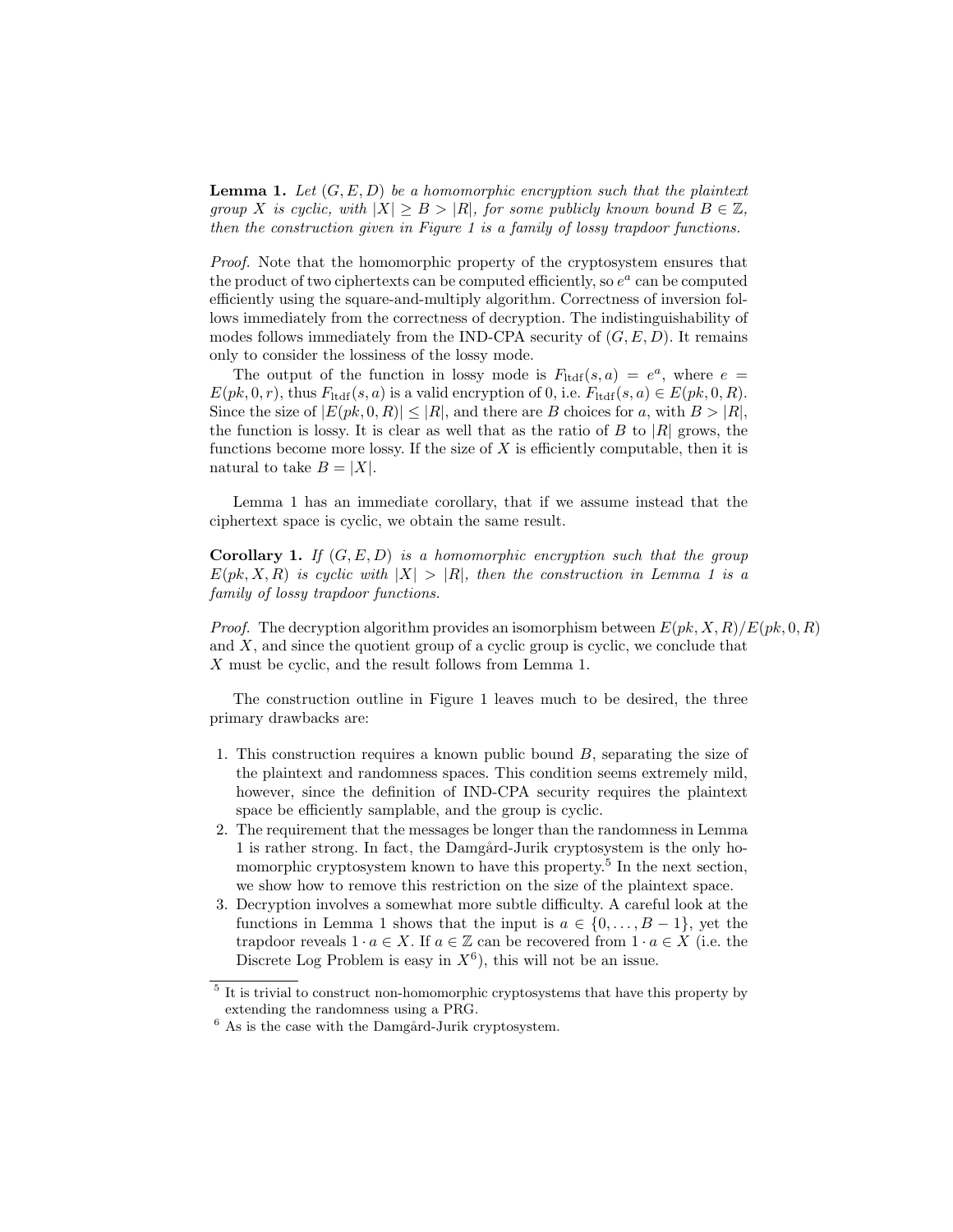In the case that the discrete-log problem is hard in the plaintext group  $X$ , we can still apply  $F_{\text{ltdf}}$  on random inputs, which may be enough for some applications. To see this, notice that we can sample pairs  $x, F_{\text{tdf}}(s, x)$ , by sampling  $a \leftarrow \{0, 1, \ldots, B - 1\}$ , setting  $x = 1 \cdot a \in X$ , and setting  $F_{\text{ltdf}}(s,x) = e^a$ . With this (slightly modified) definition, inversion becomes efficient. We can no longer evaluate,  $F_{\text{tdf}}(s, \cdot)$  on given values of x, but we can sample pairs x,  $F_{\text{tdf}}(s, x)$ , where x is chose (almost) uniformly. This is not a serious restriction, however, since one-wayness only makes sense when applying a function to a high min-entropy input.

Unfortunately, this is not enough to apply the constructions of IND-CCA secure encryption from LTDFs given in [PW08,RS09,MY09]. Although these constructions require applying  $F_{\text{ltdf}}(s, \cdot)$  on a random input, the decryption algorithm requires inverting one function and then evaluating the All-But-One function to the recovered input. This second evaluation cannot be performed when the discrete-log problem is hard in the plaintext space X.

We can quantify the lossiness of the functions given in Figure 1 based on the ratio of B to |R|. If  $\frac{B}{|R|} = \omega(\lambda)$ , then we obtain strong lossy trapdoor functions, as required for the constructions in [PW08]. If we only have  $B/|R| > 1+1/\text{poly}(\lambda)$ , then we obtain slightly lossy trapdoor functions as defined by Mol and Yilek [MY09]. The results of Mol and Yilek show that this is in fact sufficient for constructing Correlated Product Secure Functions [RS09], and IND-CCA secure cryptosystems.<sup>7</sup>

## 3.2 Constructing Diverse Group Systems

The generalization of the construction of the  $[BFOR08,RS08,FGK^+10]$  given in Section 3.1 leaves much to be desired. In this section, by applying a different method, we are able to obtain a stronger result<sup>8</sup> than in Section 3.1 under a slightly different assumption. In particular, we show that any homomorphic encryption with cyclic ciphertext space (e.g. Goldwasser-Micali, Paillier), immediately implies Diverse Group Systems as defined by Cramer and Shoup in [CS02]. This method does not suffer from many of the drawbacks of the previous method.

**Theorem 1.** Let  $(G, E, D)$  be a homomorphic encryption with plaintext group X and ciphertext group Y. If the group  $E(pk, X, R)$  is cyclic, then  $\mathbf{G} = (\mathbf{H}, Z, L, \Pi)$ is a Diverse Group System. Let  $\gamma = |E(pk, X, R)|$ .

 $-Z = E(pk, X, R) \subset Y$ , is the group of all encryptions.

<sup>7</sup> Again, we reiterate, that to apply the results of [PW08,RS09,MY09], the discrete-log problem must be solvable in X.

<sup>&</sup>lt;sup>8</sup> We will construct a Diverse Group System which is known to imply LTDFs by [HO12].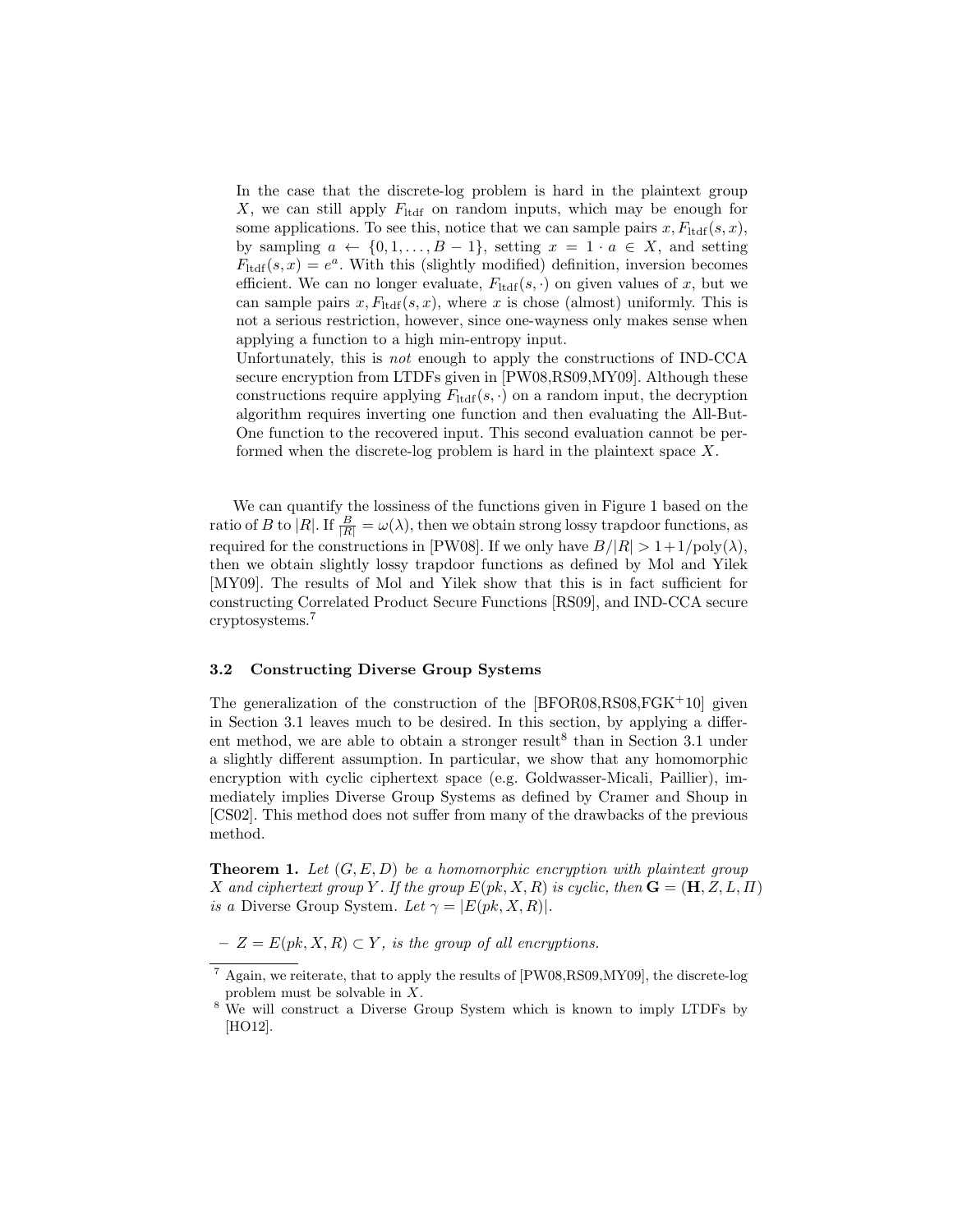- $-$  **H** is the set of homomorphisms given by exponentiating in the group, i.e. for  $k \in \{0, 1, \ldots, \gamma\}, \text{ and } z \in Z, H_k(z) = z^k. \text{ So } |\mathbf{H}| = |E(pk, X, R)| = |Z|.$
- $-L = E(pk, 0, R)$  is the group of all encryptions of 0.
- $-I = Z = E(pk, X, R).$

*Proof.* To show that **G** is *diverse*, we must show that for all  $z \in Z \setminus L$ , there exists a  $\phi \in \mathbf{H}$  such that  $\phi(L) = \langle 0 \rangle$ , but  $\phi(z) \neq 0$ .

Let  $\eta = |L|$ , and  $\gamma = |Z|$ . Since Z was assumed to be cyclic, and L is a subgroup of Z, we know that L is cyclic and  $\eta = |L|$  divides  $|Z| = \gamma$ . Now, it is also a basic fact about cyclic groups that  $L$  is exactly the subgroup of elements of Z whose order divides  $\eta$ , i.e.  $L = \{z : z \in Z, z^{\eta} = 1\}$ . For any  $z \in Z \setminus L$ , Let d be the order of z, i.e. d is the smallest positive integer such that  $z^d = 1$ . Since  $z \notin L$ , we know that d doesn't divide  $\eta$ . Thus we may set  $k = \eta$ , (or any multiple of  $\eta$  not divisible by d). In which case, we have  $H_k(z) = z^{\eta} \neq 0$ . But  $H_k(\ell) = \ell^{\eta} = 0$  for all  $\ell \in L$ . This shows that any cyclic group (with a proper subgroup) gives rise to a Diverse Group System.

To prove security, however, we need to show that  $L$  and  $Z$  are indistinguishable. This follows easily, however, since  $L$  is the set of encryptions of 0, and  $Z$ is the set of all encryptions, they are indistinguishable by the IND-CPA security of  $(G, E, D)$ .

Applying the results of [CS02], which show that Diverse Group Systems imply universal hash proof systems, and universal hash proof systems imply IND-CCA secure cryptosystems, we arrive at the following result.

Corollary 2. Homomorphic encryption with cyclic ciphertext space implies IND-CCA secure encryption.

Applying the results of [HO12], which show that Diverse Group Systems imply Lossy Trapdoor Functions, we have

Corollary 3. Homomorphic encryption with cyclic ciphertext space implies Lossy Trapdoor Functions.

Applying the results of [BFOR08], we have

Corollary 4. Homomorphic encryption with cyclic ciphertext space implies Deterministic Encryption.

**Corollary 5.** If  $(G, E, D)$  is a homomorphic encryption with cyclic randomness space, and there is an element  $x_0 \in X$  such that the order of  $x_0$  in the group X is relatively prime to  $|R|$ , then there is an IND-CCA secure cryptosystem.

*Proof.* We define a new cryptosystem  $(G', E', D')$ , with plaintext space  $X'$ , and randomness space R'. We set  $X' = \langle x_0 \rangle \subset X$ , and  $R' = R$ . We define  $G' =$ G,  $E'(pk, x, r) = E(pk, x, r)$ , for  $x \in X'$ , and  $D' = D$ . We claim that the ciphertext space of  $(G', E', D')$  is cyclic. To see this, notice first that the map  $R \to E(pk, 0, R)$ , given by  $r \mapsto E(pk, 0, r)$  is a surjective homomorphism, thus  $E(pk, 0, R)$  is isomorphic to a quotient group of R. Since R is cyclic, all its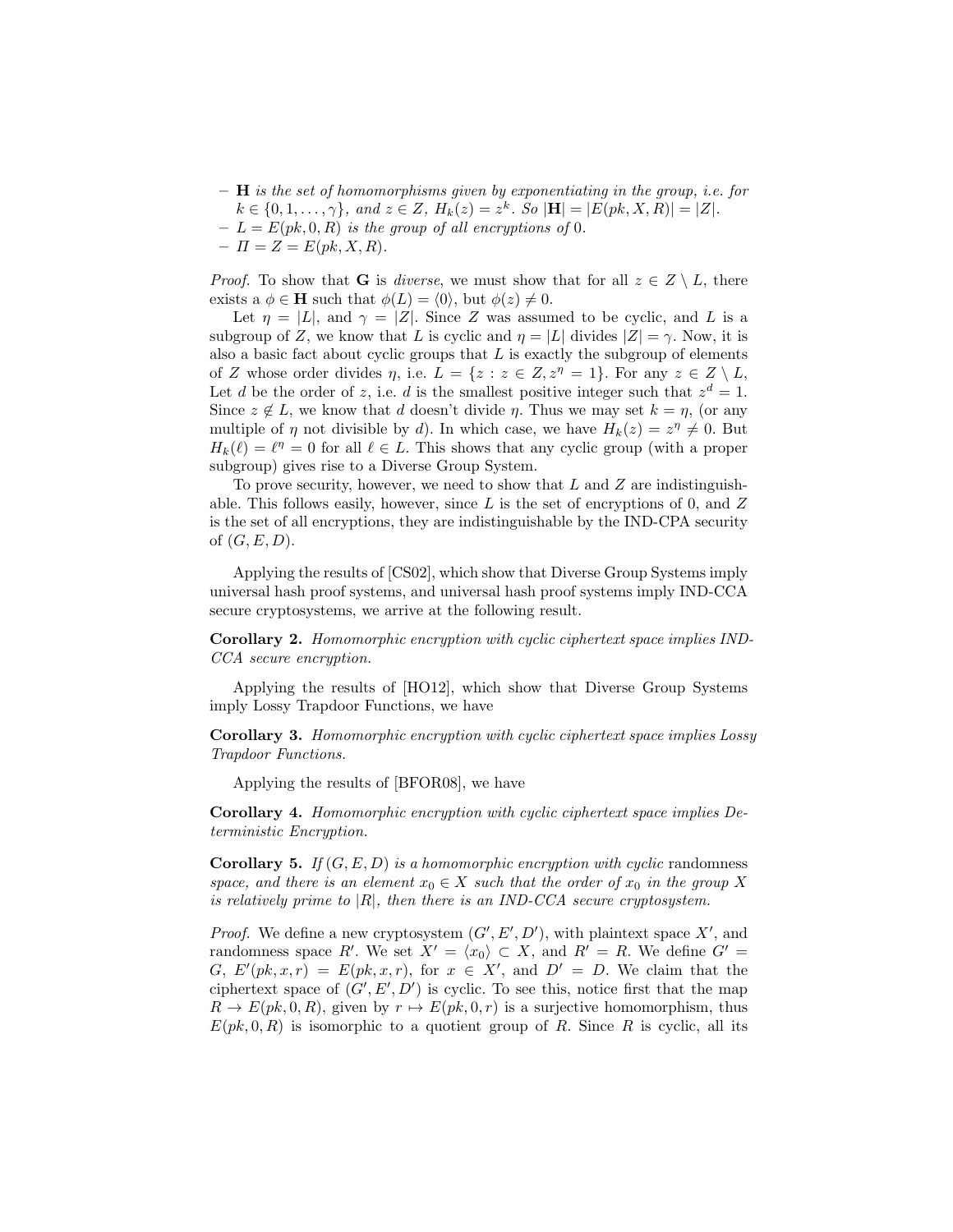quotient groups are cyclic, so we see that  $E(pk, 0, R)$  is also cyclic, in addition  $|E(pk, 0, R)|$  divides |R|. Since  $E(pk, 0, R) = E'(pk, 0, R')$ , we have  $|E'(pk, 0, R')|$ divides |R|, and is thus relatively prime to the order of the cyclic group  $|\langle x_0 \rangle|$ , which has size equal to the order of  $x_0$ . Thus the group  $\langle x_0 \rangle \times E'(pk, 0, R')$  is cyclic, but this group is isomorphic to  $E'(pk, X', R')$ , so we may apply Theorem 1 to construct an IND-CCA secure cryptosystem.

# 4 Conclusion

In this work, we examined the connection between homomorphic encryption and chosen-ciphertext (IND-CCA) secure encryption. In particular, we showed that any homomorphic encryption with a large cyclic plaintext space implies Lossy Trapdoor Functions, and when the discrete-log problem is easy in the plaintext group, then this implies IND-CCA encryption.

More importantly, we showed that any homomorphic encryption with a cyclic ciphertext space implies universal hash proof systems, and hence both Lossy Trapdoor Functions and IND-CCA secure encryption.

Homomorphic encryption schemes arise naturally in many contexts, where the security rests on a computational hardness assumption about groups. This makes homomorphic encryption a natural candidate for creating more complex cryptographic primitives.

Our constructions of IND-CCA secure cryptosystems from homomorphic encryption over a cyclic space are efficient, and have the benefit of simple proofs of security. Our results extend what is known to follow from homomorphic encryption, and bring us one step closer to the long sought-after goal of a generic construction of IND-CCA secure encryption from any homomorphic cryptosystem.

## References

- [AKP10] Frederik Armknecht, Stefan Katzenbeisser, and Andreas Peter. Group homomorphic encryption. IACR ePrint Archive 2010/501, 2010.
- [BCHK07] Dan Boneh, Ran Canetti, Shai Halevi, and Jonathan Katz. Chosenciphertext security from identity-based encryption. SIAM J. Comput., 36(5):1301–1328, 2007.
- [Ben94] Josh Cohen Benaloh. Dense probabilistic encryption. In Proceedings of the Workshop on Selected Areas in Cryptography, pages 120–128, 1994.
- [BFOR08] Mihir Bellare, Marc Fischlin, Adam O'Neill, and Thomas Ristenpart. Deterministic encryption: Definitional equivalences and constructions without random oracles. In David Wagner, editor, CRYPTO '08, volume 5157 of Lecture Notes in Computer Science, pages 360–378. Springer, 2008.
- [BGN05] Dan Boneh, Eu-Jin Goh, and Kobbi Nissim. Evaluating 2-DNF formulas on ciphertexts. In Joe Killian, editor, TCC '05, volume 3378 of Lecture Notes in Computer Science, pages 325–342. Springer, 2005.
- [BK05] Dan Boneh and Jonathan Katz. Improved efficiency for CCA-secure cryptosystems built using identity-based encryption. In CT-RSA '05, pages 87–103. Springer Berlin / Heidelberg, 2005.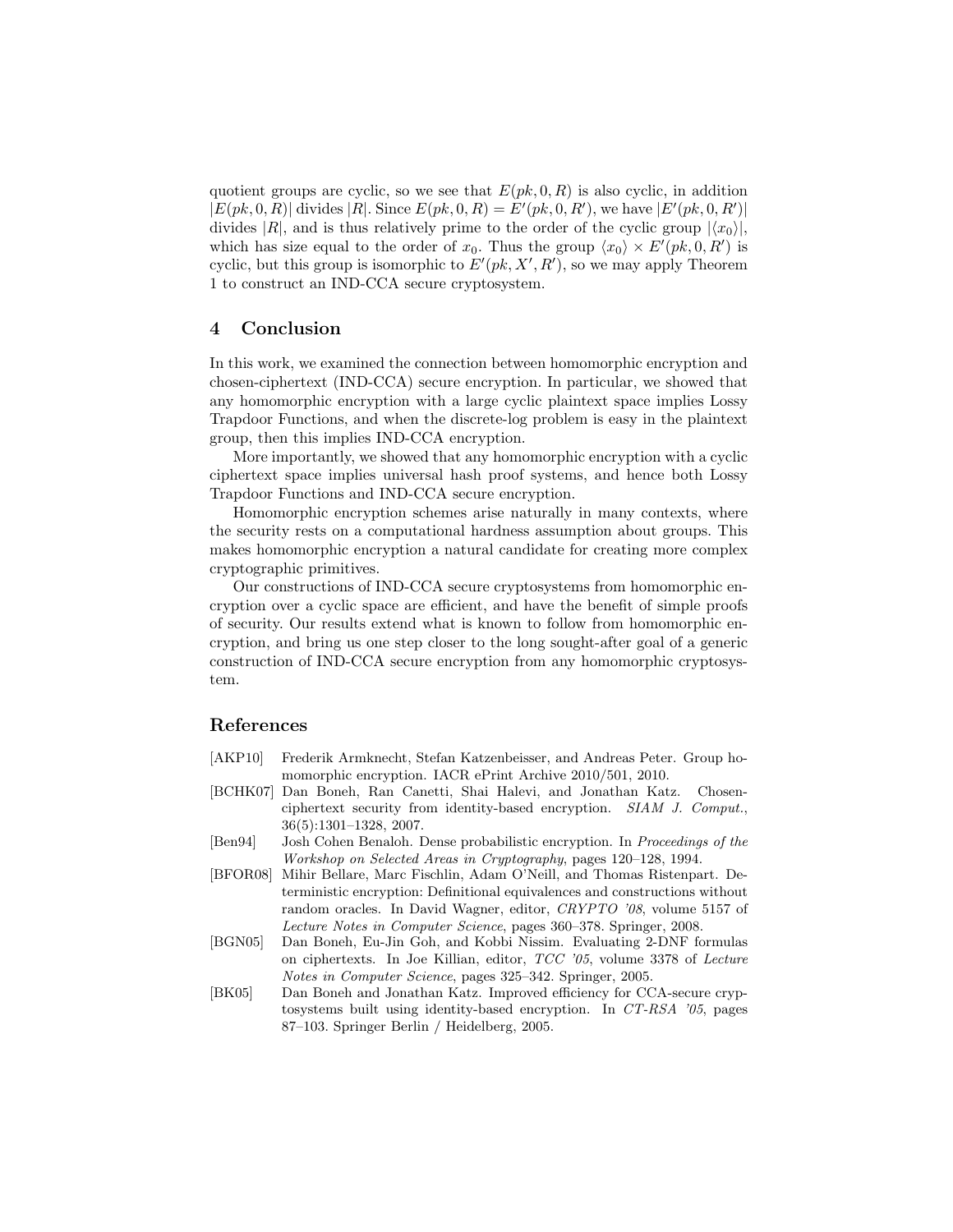- [CHK04] Ran Canetti, Shai Halevi, and Jonathan Katz. Chosen-ciphertext security from identity-based encryption. In Eurocrypt '04, volume 3027 of Lecture Notes in Computer Science, pages 207–222, 2004.
- [CHK10] Ronald Cramer, Dennis Hofheinz, and Eike Kiltz. A twist on the naor-yung paradigm and its application to efficient cca-secure encryption from hard search problems. In TCC '10, 2010.
- [CMO00] Giovanni Di Crescenzo, Tal Malkin, and Rafail Ostrovsky. Single database private information retrieval implies oblivious transfer. In EUROCRYPT '00, volume 1807 of Lecture Notes in Computer Science, pages 122–138. Springer Berlin / Heidelberg, 2000.
- [CS98] Ronald Cramer and Victor Shoup. A practical public key cryptosystem provably secure against adaptive chosen ciphertext attack. In CRYPTO '98, volume 1462, pages 1–13. Springer Verlag, 1998.
- [CS02] Ronald Cramer and Victor Shoup. Universal hash proofs and a paradigm for adaptive chosen ciphertext secure public-key encryption. In - EURO-CRYPT 2002, volume 2332 of Lecture Notes in Computer Science, pages 45–64, 2002. Full version available at http://eprint.iacr.org Cryptology ePrint Archive, Report 2001/085.
- [DDN91] Danny Dolev, Cynthia Dwork, and Moni Naor. Non-malleable cryptography. In STOC '91, pages 542–552, 1991.
- [DJ01] Ivan Damgård and Mads Jurik. A generalisation, a simplification and some applications of paillier's probabilistic public-key system. In PKC '01: Proceedings of the 4th International Workshop on Practice and Theory in Public Key Cryptography, pages 119–136, London, UK, 2001. Springer-Verlag.
- [DMQN09] Rafael Dowsley, Jörn Müller-Quade, and Anderson C. Nascimento. A CCA2 secure public key encryption scheme based on the McEliece assumptions in the standard model. In CT-RSA '09, pages 240–251, Berlin, Heidelberg, 2009. Springer-Verlag.
- [FGK<sup>+</sup>10] David Mandell Freeman, Oded Goldreich, Eike Kiltz, Alon Rosen, and Gil Segev. More constructions of lossy and correlation-secure trapdoor functions. In Public Key Cryptography 2010 (PKC 2010), Lecture Notes in Computer Science, pages 279–295, 2010.
- [Gam85] Taher El Gamal. A public key cryptosystem and a signature scheme based on discrete logarithms. In Proceedings of CRYPTO 84 on Advances in cryptology, pages 10–18, New York, NY, USA, 1985. Springer-Verlag New York, Inc.
- [Gen09] Craig Gentry. Fully homomorphic encryption using ideal lattices. In STOC '09, pages 169–178, New York, NY, USA, 2009. ACM.
- [GM84] Shafi Goldwasser and Sylvio Micali. Probabilistic encryption. Journal of Computer and System Sciences, 28:270–299, 1984.
- [GMM07] Yael Gertner, Tal Malkin, and Steven Myers. Towards a separation of semantic and CCA security for public key encryption. In TCC '07, volume 4392 of Lecture Notes in Computer Science, pages 434–455. Springer Verlag, 2007.
- [HJKS10] Kristiyan Haralambiev, Tibor Jager, Eike Kiltz, and Victor Shoup. Simple and efficient public-key encryption from computational diffie-hellman in the standard model. In PKC '10, pages 1–18, 2010.
- [HLOV11] Brett Hemenway, Benoît Libert, Rafail Ostrovsky, and Damien Vergnaud. Lossy encryption: Constructions from general assumptions and efficient selective opening chosen ciphertext security. In ASIACRYPT '11, 2011.